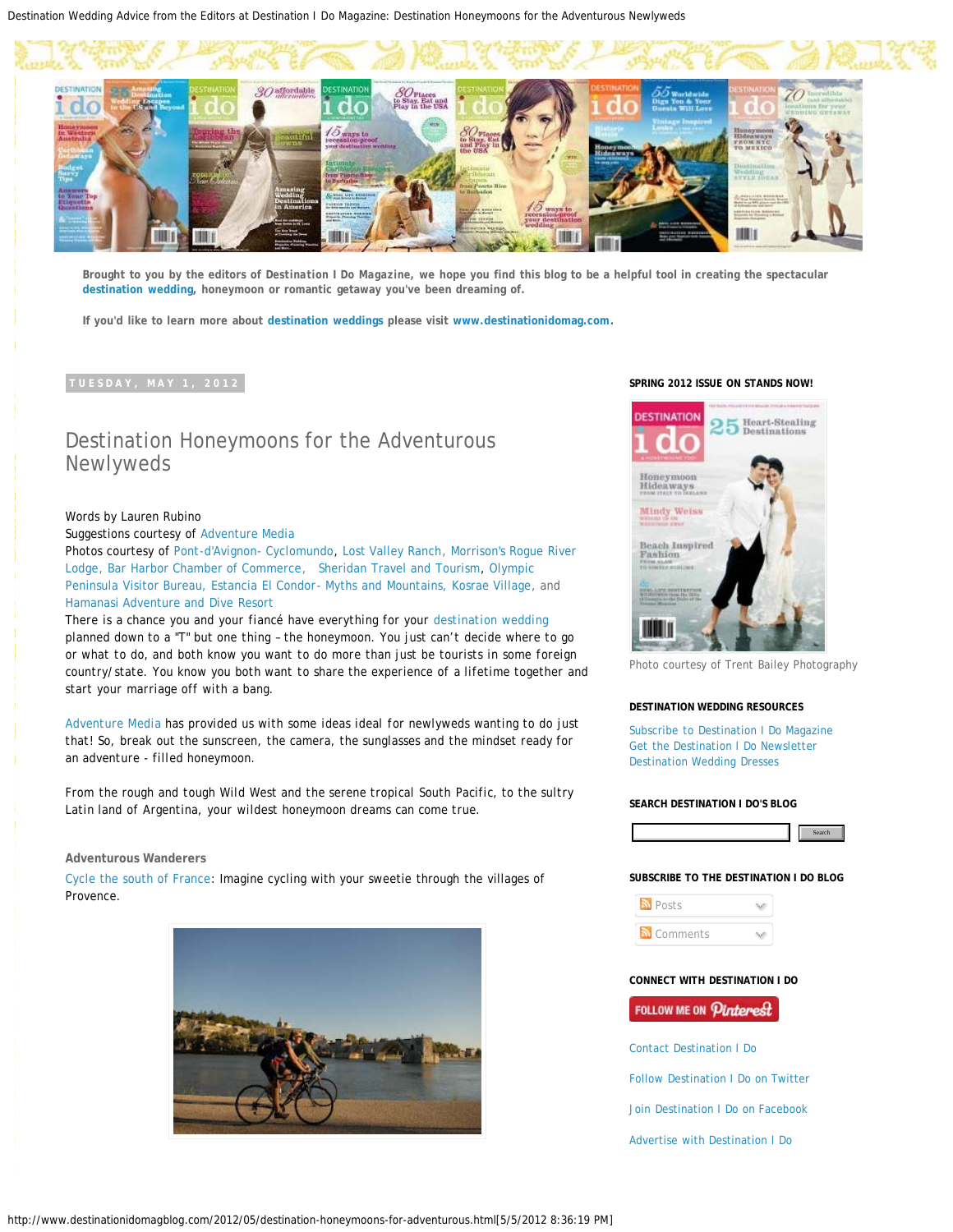[Be a Cowboy Couple](http://www.duderanch.org/): Newlyweds can ride, rope, sip wine, even go glamping on a modern dude ranch.



\*Glamping is "Glamorous camping"

[Raft through Oregon](http://www.morrisons.com/): Experience Oregon's wild and scenic Rogue River customizable rafting trips with gourmet meals and luxury riverside accommodations.



**American Classics** [Bar Harbor, Maine](http://www.barharborinfo.com/): Romantic destination favored by artists and aristocrats since the 1800s.



[Sheridan, Wyoming](http://www.sheridanwyoming.org/): An authentic cowboy escape to experience the Wild West.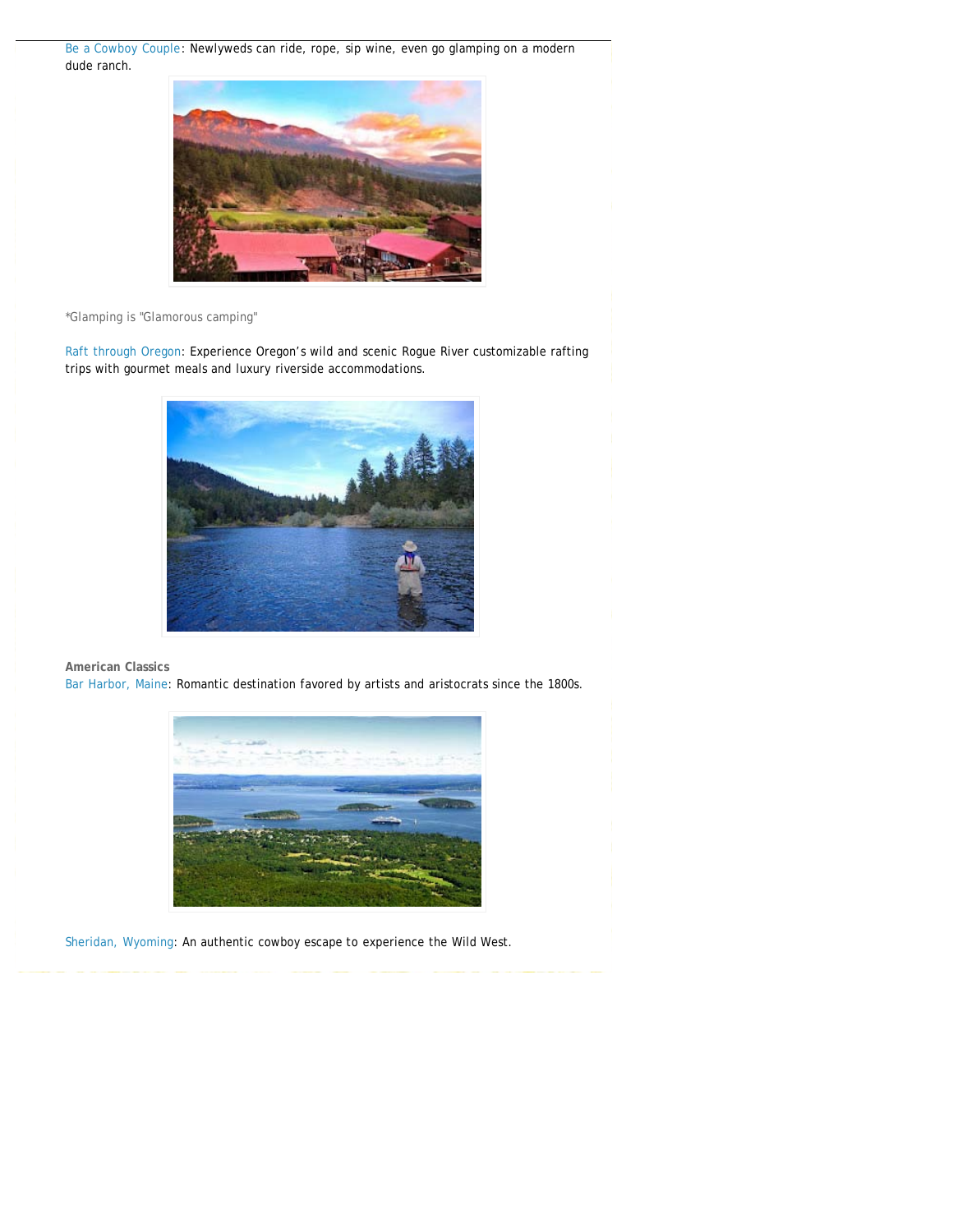

[Olympic Peninsula, Washington](http://www.olympicpeninsula.org/): Showcases the diverse beauty of the U.S. - from rainforests and snow capped - peaks, to fields of lavender and stunning coasts.



**Culturally Inspired** [Latin Love](http://www.mythsandmountains.com/): Ride and dine with gauchos on a luxurious Argentine estancia.



[Tropical Paradise:](http://www.kosraevillage.com/) Disappear on a South Pacific island. For couples looking to experience a tropical island in an authentic environment- no chain hotels, crowded beaches or other marks of corporate tourism takeover.